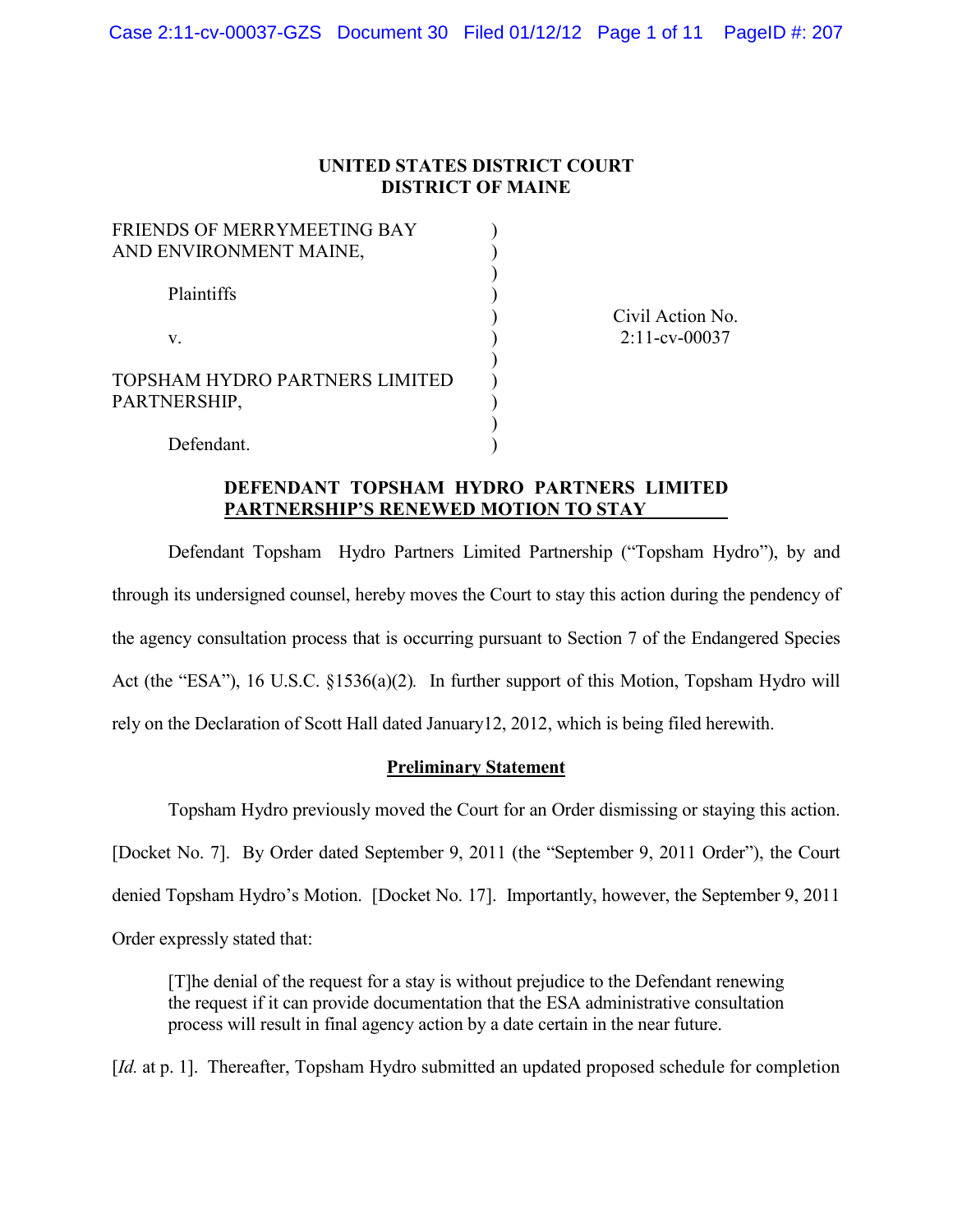## Case 2:11-cv-00037-GZS Document 30 Filed 01/12/12 Page 2 of 11 PageID #: 208

of the ESA Section 7 consultation process to the appropriate federal agencies (the "Updated Schedule"). NOAA National Marine Fisheries Service ("NMFS") has approved the Updated Schedule; the Federal Energy Regulation Commission ("FERC") has stated that it will act on all filings received as quickly as possible. Under the Updated Schedule, the ESA administrative consultation process will be completed, culminating in final agency action, by September 2012, which is just two to three months after the currently scheduled trial-ready date. Topsham Hydro's progress pursuant to the Updated Schedule has already rendered moot some of the claims asserted in the Plaintiffs' Complaint. As for Plaintiffs' remaining claims in this action, there are two possible outcomes: (i) they will be rendered moot by the actions of Topsham Hydro and/or the federal agencies occurring during the course of the litigation; or (ii) this Court's resolution of any issues will be duplicated by agency action occurring very shortly thereafter.

Therefore, Topsham Hydro now renews its request for a stay of this action. This request should be granted under the doctrine of primary jurisdiction and/or the Court's inherent authority to control its own docket for the following reasons: (i) it will prevent the Court from duplicating the resolution of complex technical issues pending before specialized federal agencies having jurisdiction over those issues; (ii) it will preserve and promote judicial economy; and (iii) it will avoid prejudice to Topsham Hydro caused by the parallel administrative and judicial proceedings addressing the same issues and claims that are likely to be decided nearly simultaneously.

### **Factual Background**

### **A. The Atlantic Salmon GOM DPS And The Pejepscot Project**

The Gulf of Maine Distinct Population Segment ("GOM DPS") of Atlantic salmon was listed as an endangered species within the meaning of the ESA in June of 2010. [*See* Complaint, Docket No. 1, at ¶16]. The portion of the Androscoggin River on which Topsham Hydro's

2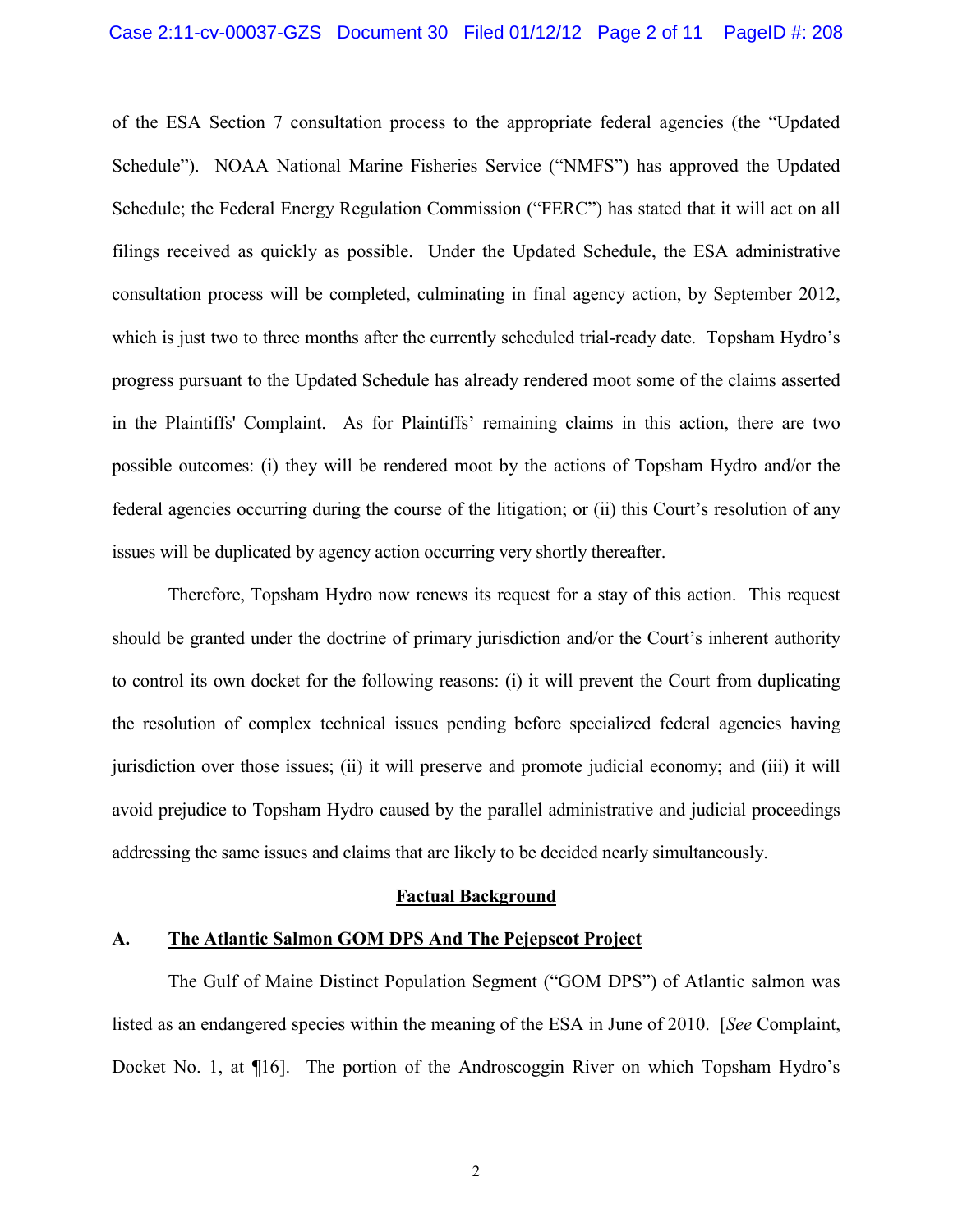Pejepscot Project is located was also listed as critical habitat for Atlantic salmon in June of 2010. [*Id.* at  $\P$ ] 16-18]. The Complaint alleges that Topsham Hydro's operation of the Pejepscot Project violates the ESA by adversely affecting the GOM DPS Atlantic salmon on the Androscoggin River. [*Id.* at ¶¶ 1, 4]. Since the listing, Topsham Hydro has been working with NMFS and the United States Fish and Wildlife Services ("USFW") (USFW and NMFS, collectively, the "Services"), along with FERC as the action agency (the Services and FERC collectively referred to as the "Agencies") in the requisite ESA consultation process. Topsham Hydro has now completed key data collection necessary to progress to the next stage of consultation. Based on the completion of this data collection, Topsham Hydro submitted the Updated Schedule to the Agencies for their review and approval, as described further in Section C below.

# **B. The ESA Section 7 Consultation Process**

ESA Section 7 and its companion regulations provide a specific protocol by which to determine whether Topsham Hydro's operations may adversely affect the GOM DPS Atlantic salmon. First, FERC and/or FERC's designated non-federal representative (here, Topsham Hydro), engage in informal consultation to assist in determining whether formal consultation or a conference is required. 50 C.F.R. §402.13(a). In this case, the informal consultation includes, among other things, the drafting of a Biological Assessment ("BA") by the non-federal designee (again, Topsham Hydro), and the finalization of a BA by FERC. *See id.*

Section 7 informal consultation may result in a finding that the agency action in question (*i.e.*, here, the continued operation of the Pejepscot Project under a FERC-issued license) is "not likely to adversely affect listed species or critical habitat," in which event "the consultation process is terminated, and no further action is necessary." 50 C.F.R. §402.13(a). Alternatively, there could be a finding that the action may "affect a listed species or critical habitat," such that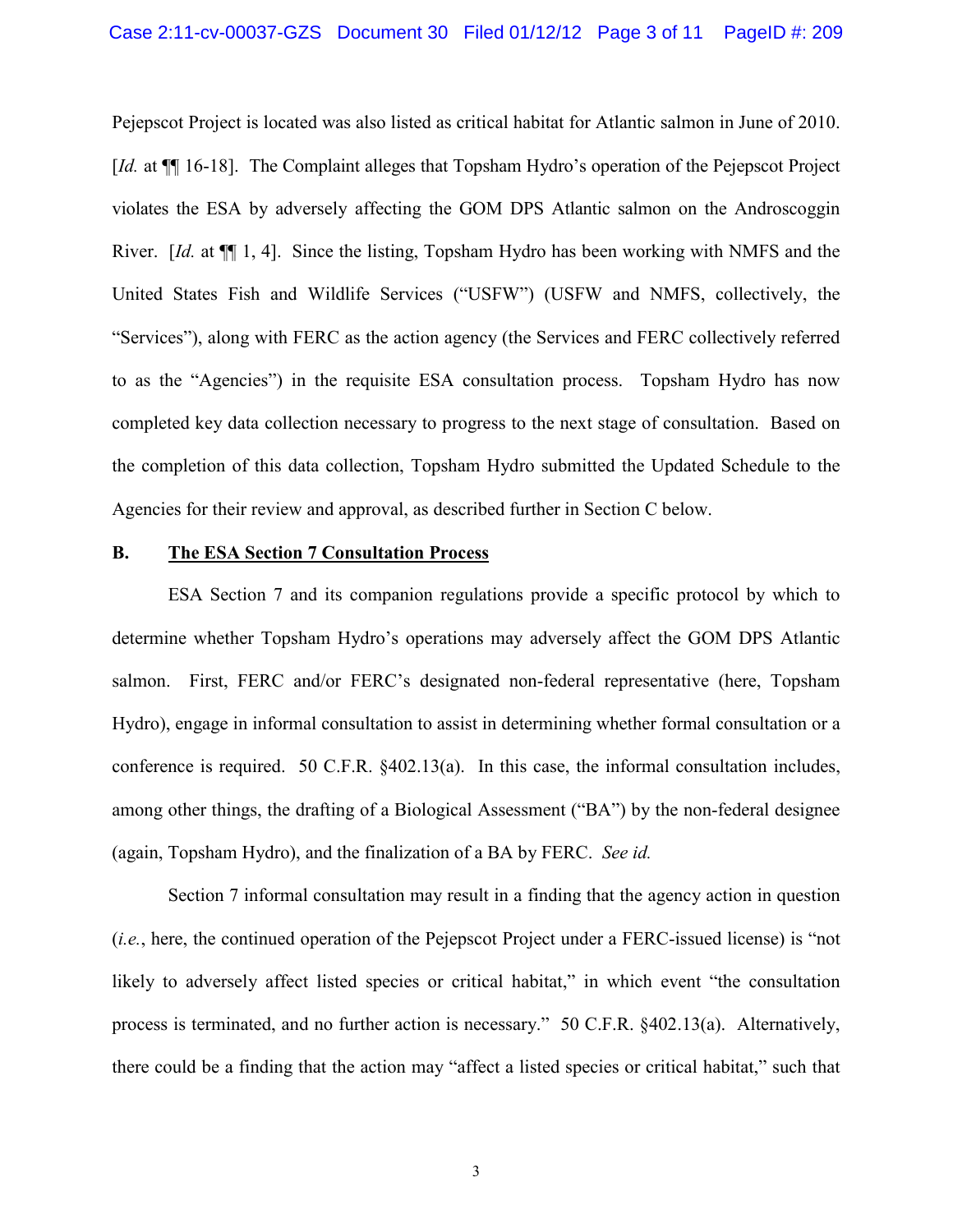FERC must engage in formal consultation with the Services. *Id.* at § 402.14. After formal consultation, the Services must provide FERC with a biological opinion ("BO") explaining how the proposed action will affect the species and/or its habitat; if appropriate, this BO would include an Incidental Take Statement ("ITS"). 16 U.S.C. § 1536(b)(3)(A). An ITS includes the extent of anticipated take due to the federal action, reasonable and prudent measures to minimize the take, and terms and conditions to observe when implementing those measures. *Id.*

More importantly, however, the issuance of an ITS is tantamount to a finding that there is no prohibited taking.<sup>1</sup> This is because under the ESA "any taking that is in compliance with the terms and conditions specified in [an ITS] shall not be considered to be a prohibited taking of the species concerned." 16 U.S.C. § 1536(o). Thus, Section 7 consultation may result in a no-taking finding, or an agency determination that, so long as the specified certain terms and conditions in the BO are met there is no taking in violation of the ESA. In either event, the taking question now before the Court will be resolved pursuant to the ongoing consultation process.

### **C. Topsham Hydro's Approved Schedule For The Section 7 Consultation Process**

NMFS has been designated as the lead agency on ESA matters relating to Atlantic salmon and the impacts of hydroelectric facilities. 74 Fed. Reg. 29,358 (June 19, 2009); 50 CFR 402.07. Accordingly, NMFS controls, among other things, the schedule for Topsham Hydro's ESA Section consultation process. *Id.* On November 4, 2011, Topsham Hydro submitted the Updated Schedule for completion of the ESA Section 7 consultation process to NMFS (and received NMFS's acceptance that same day) and subsequently submitted the agreed-upon schedule to FERC on November 23, 2011.<sup>2</sup> See Declaration of Scott Hall ("Hall Dec.") at  $\llbracket 2$ 

 <sup>1</sup> To "take" a species means to "harass, harm, pursue, hunt, shoot, wound, kill, trap, capture, or collect, or to attempt to engage in any such conduct." 16 U.S.C. § 1532(19).

Because, as noted above, NMFS controls the Schedule, USFW's approval is not required.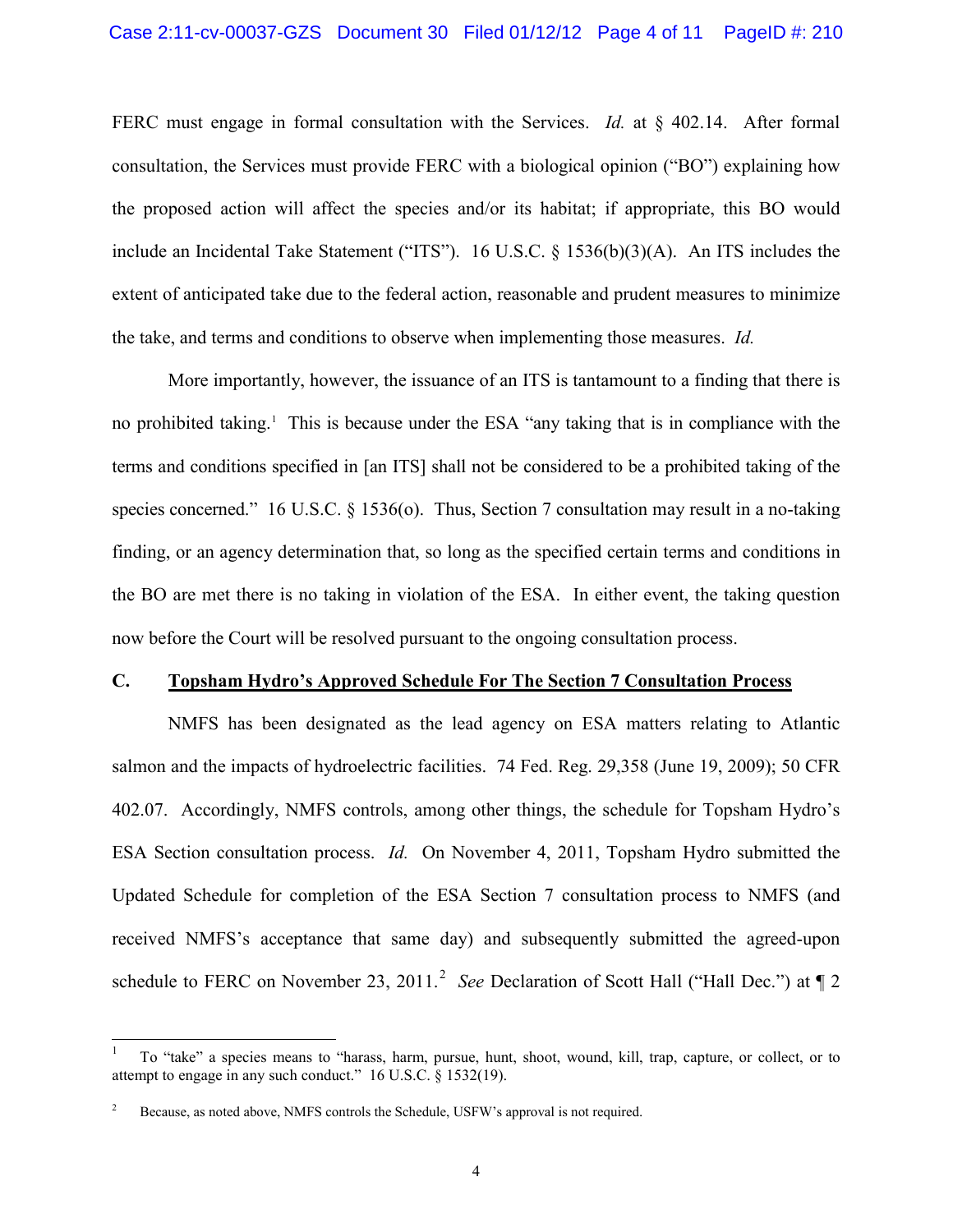and Exhibit A thereto. The Updated Schedule sets forth a series of tasks and objectives that are

consistent with the Section 7 ESA consultation process described above, as well as a timeline for

their completion. It states as follows:

December 2011 – Topsham Hydro provides the preliminary draft Biological Assessment (BA) and Species Protection Plan (SPP) to agencies for review and consultation.

January - February 2012 – Continuation of ongoing consultation/meetings/ document development.

March 2012 – Topsham Hydro files with the FERC the draft BA and the draft SPP as agreed upon with the Services, with a request for the FERC to amend the Project license for purposes of incorporating pertinent provisions of SPP.

April 2012 - FERC forwards its BA and SPP to NMFS with request for formal Section 7 consultation.

August 2012 – NMFS submits its Biological Opinion (BO) based on the SPP with agreed-upon protective measures to FERC for inclusion into the Pejepscot Project license.

September 2012 - FERC issues amended license for Pejepscot including protective measures as outlined in the BA and BO.

*Id.* In response, NMFS confirmed to Topsham Hydro that the "proposed schedule is acceptable"

to NOAA Fisheries." *Id.* FERC (i) stated its appreciation for the Updated Schedule and for

Topsham Hydro's "continuing efforts to ensure the timely protection of Atlantic Salmon" at the

Project; and (ii) committed to acting "on any filings we receive as quickly as possible." *Id.*  $\llbracket 3 \rrbracket$ 

and Exhibit B thereto. Consistent with the Updated Schedule, on December 30, 2011, Topsham

Hydro submitted to NMFS its draft BA and SPP. *Id.* at ¶ 4.

# **D. The Plaintiff's Requested Relief As Compared To The Approved Updated Schedule**

The Plaintiffs' Complaint requests that the Court (i) determine that Topsham Hydro's operation of its Pejepscot Project results in the taking of Atlantic Salmon in violation of the ESA; (ii) set a schedule for Topsham Hydro to prepare a BA in connection with the ongoing Section 7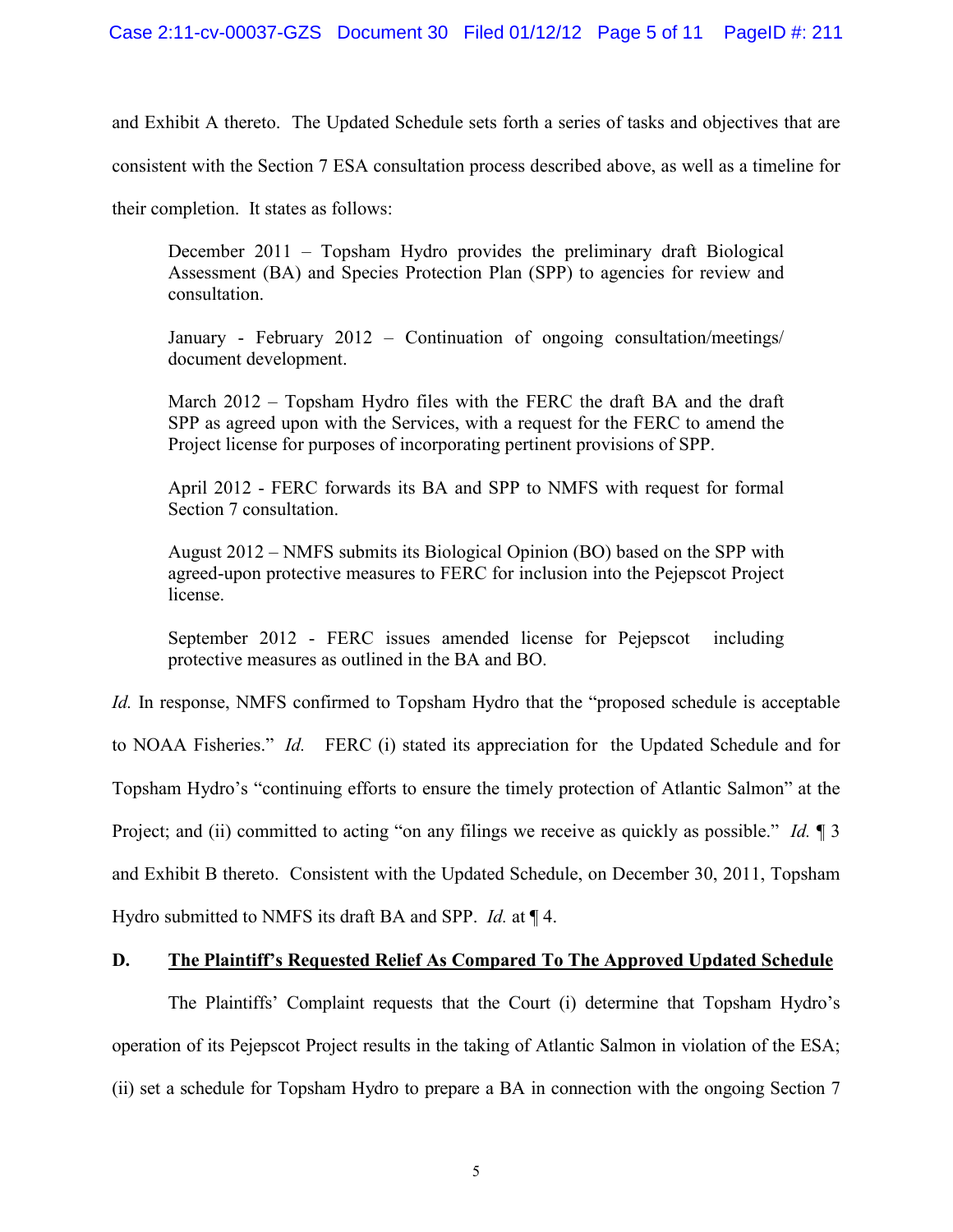## Case 2:11-cv-00037-GZS Document 30 Filed 01/12/12 Page 6 of 11 PageID #: 212

consultation process; and (iii) order Topsham Hydro to prevent salmon from entering the turbines at the Pejepscot Project until the issuance of an incidental take permit ("ITP") or ITS. However, this relief will be granted, or denied, through the ongoing Section 7 agency process.

The request for a declaration that Topsham Hydro has committed a taking of Atlantic salmon by reason of its operation of the Pejepscot Project is at the core of the question that will be addressed conclusively by the Agencies, pursuant to the Updated Schedule, by September 2012. The request for an Order to set a schedule to prepare a BA is now moot inasmuch as Topsham Hydro is operating under a specific schedule to do just that. In the event litigation is concluded before September 2012, any Order addressing operations at the Pejepscot Project as they relate to Atlantic salmon may be moot soon thereafter by the issuance of an ITS, which is the expected result of the consultation process, and will not impact operations until Spring of 2013 in any event.

#### **Argument**

Topsham Hydro is operating under the Updated Schedule that anticipates final agency action under the ESA Section 7 consultation process by September 2012. Therefore, this action should be stayed based on the doctrine of primary jurisdiction or the Court's inherent authority to (i) prevent the Court from unnecessarily resolving questions that are pending before specialized federal agencies; (ii) promote judicial economy; and (iii) avoid prejudice to Topsham Hydro.

## **A. This Action Should Be Stayed Pursuant To The Primary Jurisdiction Doctrine**

Under the primary jurisdiction doctrine, a court tends to favor allowing an agency an initial opportunity to decide an issue in a case in which the court and the agency have concurrent jurisdiction. *U.S. Public Interest Research Group v. Atlantic Salmon of Maine, LLC***,** 339 F.3d 23, 34 ( $1<sup>st</sup>$  Cir. 2003). The doctrine is meant to promote uniform application of the law, *id.*, and "is particularly applicable…where an administrative agency…is conducting proceedings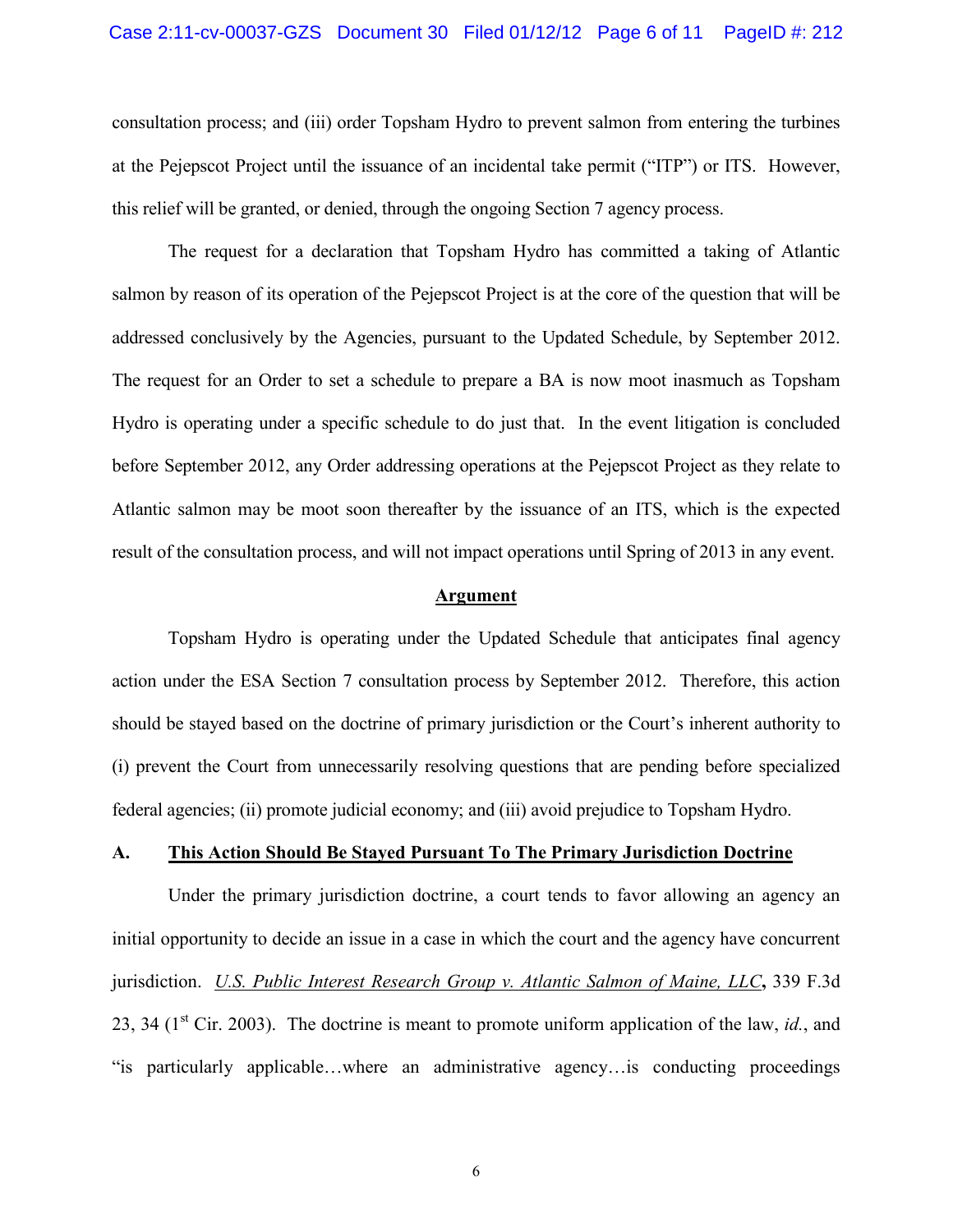### Case 2:11-cv-00037-GZS Document 30 Filed 01/12/12 Page 7 of 11 PageID #: 213

involving the same question as the Court." *Kocolene Oil Corp. v. Ashland Oil, Inc.*, 509 F. Supp. 741, 743 (S.D. Ohio 1981). It calls for a court to refrain from exercising jurisdiction to avoid the risk of putting a defendant in "an untenable position should the agency and the court disagree on the interpretation" of the law. *Id.*

In determining whether to defer to an agency under the primary jurisdiction doctrine, a court may consider the following factors: (i) "whether the agency determination l[ies] at the heart of the task assigned the agency by Congress;" (ii) "whether agency expertise [i]s required to unravel intricate, technical facts;" and (iii) "whether, though perhaps not determinative, the agency determination would materially aid the court." *Massachusetts v. Blackstone Valley Elec. Co.,* 67 F.3d 981, 992 (1st Cir.1995) (quoting *Mashpee Tribe v. New Seabury Corp.,* 592 F.2d 575, 580 (1st Cir.1979)). All three factors weigh in favor of granting a stay of this action.

This action requires at least two determinations that were expressly assigned to federal agencies by Congress under the ESA: whether operation of the Pejepscot Project results in a taking of Atlantic salmon, and, if so, whether Topsham Hydro may be authorized to commit incidental takes of Atlantic salmon. *See* 50 C.F.R. §§ 402.13-402.14. The task of resolving these questions are unquestionably "at the heart" of the Congressional mandate to federal agencies under the ESA. *Blackstone,* 67 F.3d at 992. The Supreme Court has long-since acknowledged that administration of the ESA requires a high "degree of regulatory expertise," which "counsel[s] deference" to federal agencies charged with its implementation. *Babbitt v. Sweet Home Chapter of Communities for a Great Oregon,* 515 U.S. 687, 703 (1995).

The Agencies are taking pro-active and timely steps to conclude the consultation process, which would resolve the issues before this Court. Under the Scheduling Order, the parties are to be ready for trial by July 2, 2012, only two to three months before final agency action is expected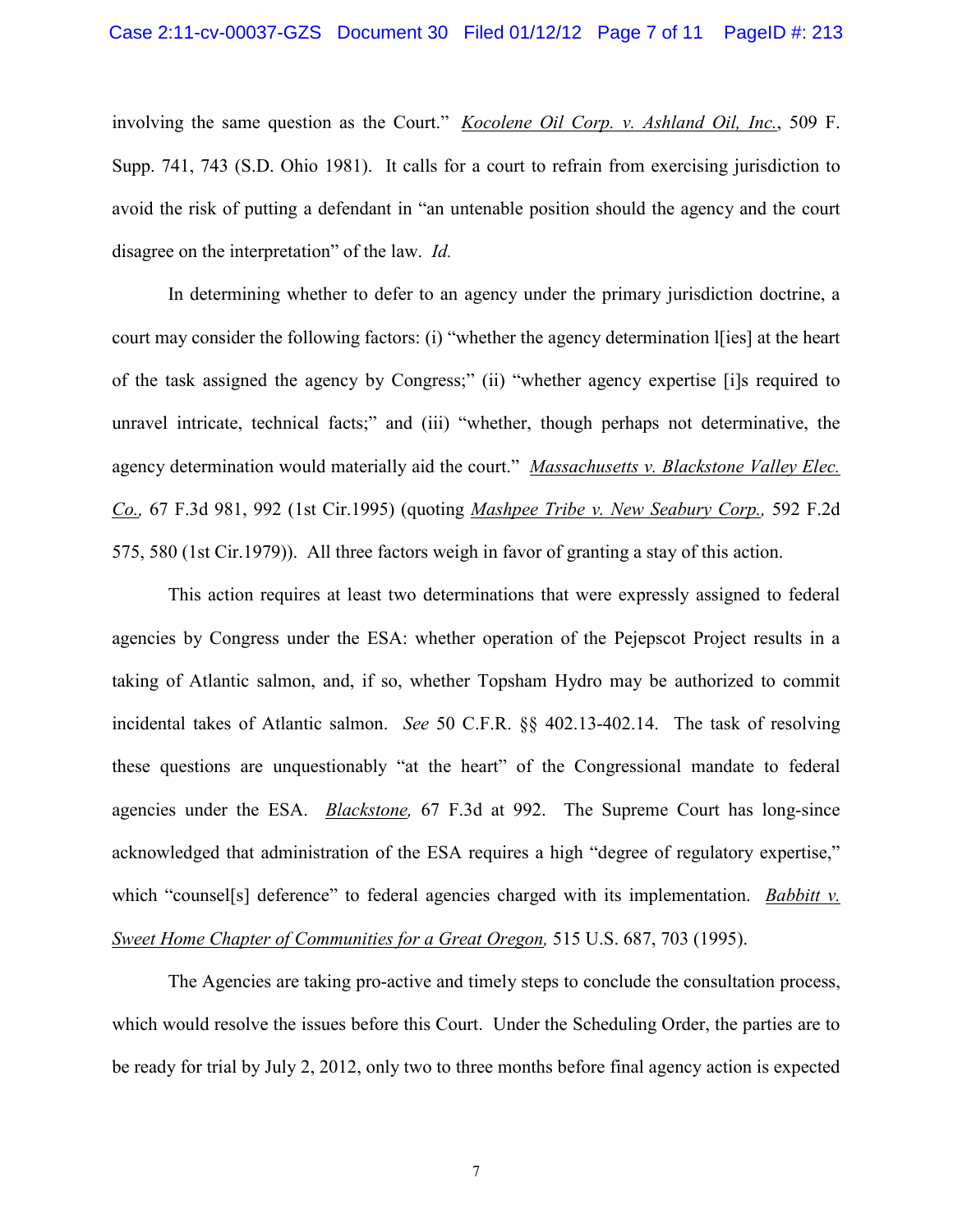# Case 2:11-cv-00037-GZS Document 30 Filed 01/12/12 Page 8 of 11 PageID #: 214

under the Updated Schedule. Even assuming a judgment is forthcoming shortly following trial, final agency action is likely to issue within a few weeks of the Court reaching a decision on the merits. In fact, the filing of any dispositive motions prior to trial, or an appeal of any judgment resulting from trial, could mean that agency action would precede final judgment in this action. Granting a stay will protect the resources of all parties and the Court against resolving claims that will become moot either shortly after, or even before, the Court resolves those claims. All of these facts weight in favor of granting a stay pursuant to the primary jurisdiction doctrine.

## **B. The Court Should Exercise Its Inherent Authority to Stay This Action**

A "district court has the inherent power to stay its proceedings." *Center for Biological Diversity v. Henson*, 2009 WL 1882827, \*2 (D. Or. 2009) (recommended decision). "This power to stay is 'incidental to the power inherent in every court to control the disposition of the causes on its docket with economy of time and effort for itself, for counsel, and for litigants.'" *Id.* (quoting *Landis v. North American Co.*, 299 U.S. 248, 254 (1936)).

Courts generally consider three factors in weighing a motion to stay: (i) potential prejudice to the non-moving party; (ii) hardship and inequity to the moving party if the action is not stayed; and (iii) the judicial resources that would be saved by granting a stay. *Henson*, 2009 WL 1882827 at \*2. An ongoing agency review process "weighs in favor of a stay pursuant to [a] court's] inherent authority." *Ka'aina v. Kaua'i Island Utility Co-op*, 2010 WL 3834999 at \*8 (D. Hawaii 2010). Where completion of the regulatory process may render a plaintiff's claims under the ESA moot, "both the burden on the defendant and judicial economy and efficiency strongly favor a stay." *Id.* 

In *Henson*, the plaintiff sought to compel federal agencies to re-initiate consultation in connection with a previously issued ITP that authorized the incidental take of spotted owls based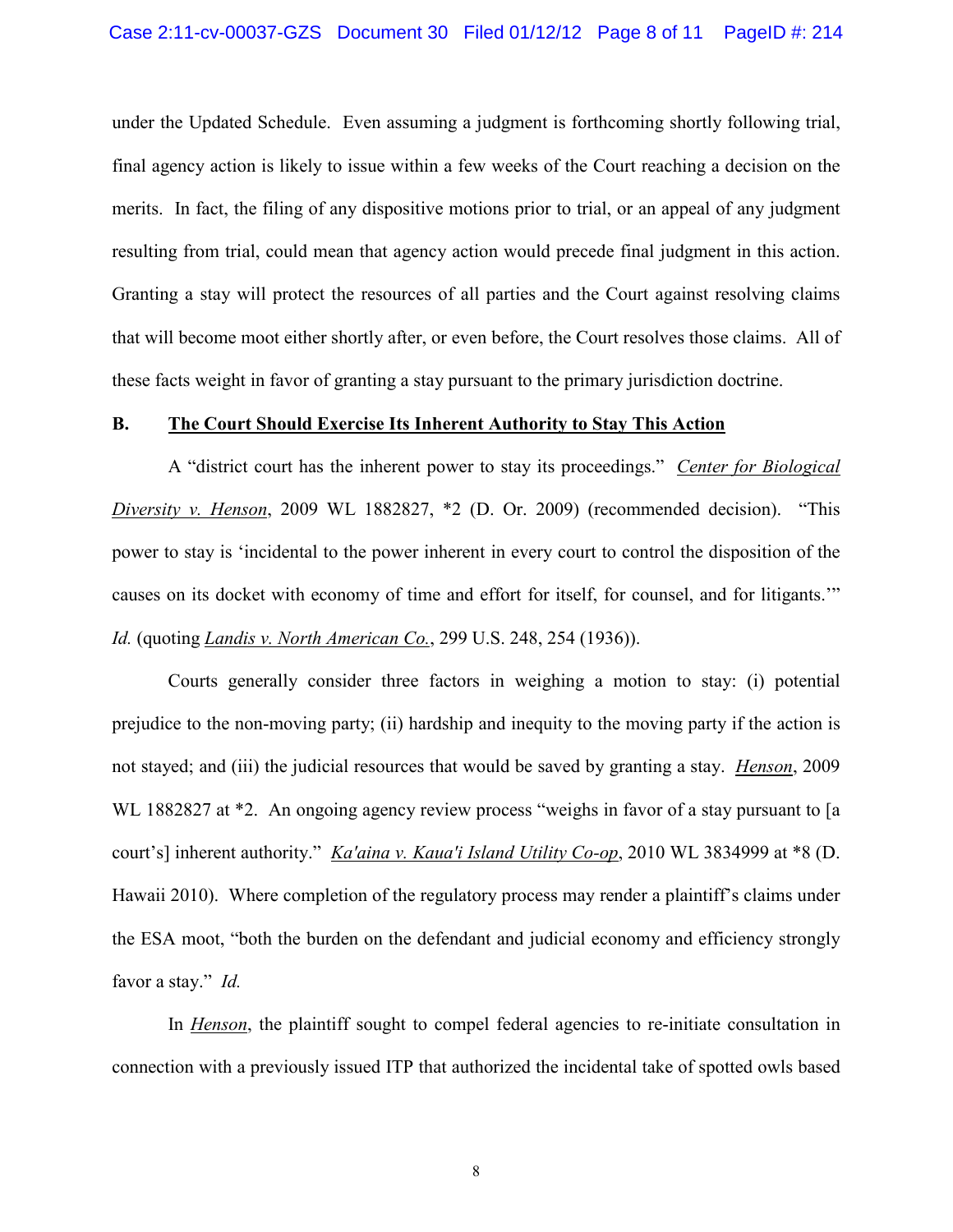on new information gleaned after the issuance of the ITP. 2009 WL 1882827 at \*1. The defendant agencies moved to stay the action on the grounds that, though consultation had not formally been initiated, work was underway to have a draft ITS prepared within six months. *Id.* Once the draft ITS was approved, the agencies argued, it would supersede the ITP in dispute and render the plaintiffs' claims moot. *Id.*

The Magistrate Judge found that there would be no, or at most only limited, prejudice to the plaintiffs if a stay were granted. *Henson*, 2009 WL 1882827 at \*2. The court noted, for example, that only a small amount of spotted owl habitat could be lost during a six-month stay. *Id.* Further, the defendants had dedicated substantial resources to the process aimed at the issuance of an ITS, and staying the action, the court noted, could moot or simplify the issues raised by the plaintiffs. *Id.* at 3-4; *see also Ka'aina*, 2010 WL 3834999 at \*8 (granting a stay of a suit filed during pending efforts to obtain an ITP because the action would be rendered moot "[i]f the regulatory process is completed and Defendant secures an incidental take permit."). Thus, the Magistrate Judge granted a stay of the action.

As in *Henson*, the Plaintiffs in this case cannot plausibly claim that the requested stay would prejudice them or the GOM DPS. The time between the anticipated outcome of litigation and that of the consultation process is negligible. Because the Atlantic salmon population in the Androscoggin River accounts for approximately  $1\%$  or less of the GOM DPS, $3$  any risk to those fish by operation of the Pejepscot Project would have a negligible impact on the GOM DPS. Moreover, proceeding with this matter will not result in faster implementation of any operational constraints that may be required -- operational constraints to enhance downstream migration

 $\overline{a}$ 

<sup>3</sup>  *See* http://www maine.gov/dmr/searunfish/salmontraps.shtml. Data from the Maine Department of Marine Resources shows that salmon on the Androscoggin River account for approximately 1% of salmon returning to Maine rivers that have counting facilities. This does not account for salmon returning to rivers in Maine where there are no counting facilities. In all likelihood, the salmon returning to the Androscoggin account for less than 1% of Gulf of Maine salmon.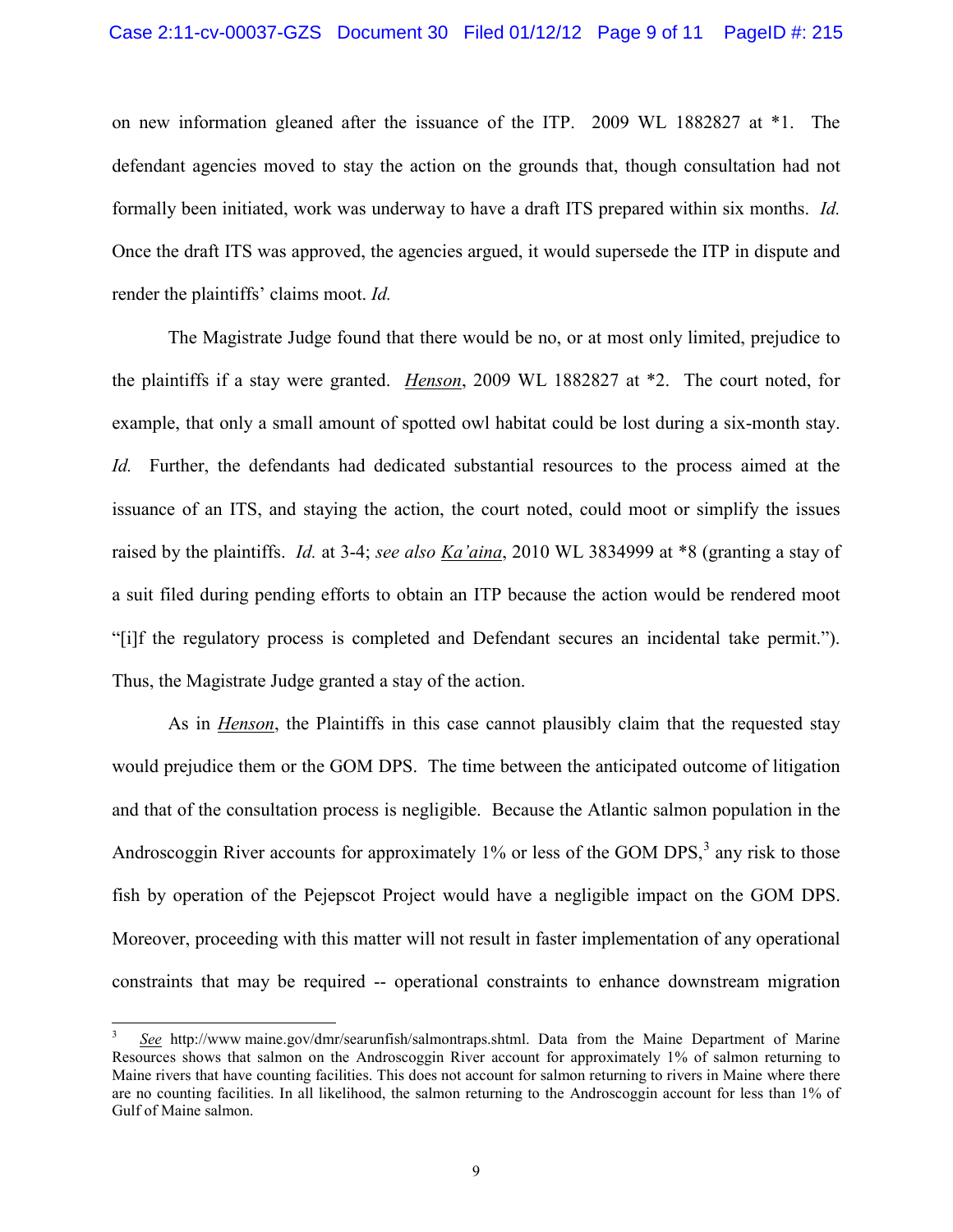# Case 2:11-cv-00037-GZS Document 30 Filed 01/12/12 Page 10 of 11 PageID #: 216

would not impact the Pejepscot Project's operations until the Spring of 2013, regardless of whether the stay is ordered. $4\,$  In short, there is not prejudice sufficient to weigh against a stay of this action. *Henson*, 2009 WL 1882827 at \*2.

However, Topsham Hydro will suffer considerable prejudice if a stay is denied. Such an outcome would force Topsham Hydro to bear the expense of simultaneously resolving the same issues through litigation and through Section 7 consultation. Aside from needlessly forcing Topsham Hydro to incur litigation expenses, it would strain Topsham Hydro's ability to dedicate resources to the consultation process, reducing the efficiency of that process.

Finally, as discussed above, granting a stay would prevent the Court from having to expend judicial resources on an outcome that will, for all practical purposes, have no meaningful impact on providing protection to the GOM DPS of Atlantic Salmon. All of these facts weigh in favor of the Court exercising its inherent authority to stay this action.

# **Conclusion**

For all of the foregoing reasons, Defendant Topsham Hydro Partners Limited Partnership respectfully requests that the Court stay this action until completion of the ESA Section 7 consultation process.

Dated: January 12, 2012 Respectfully submitted, /s/ Theodore A. Small Paul McDonald Theodore A. Small

> Bernstein Shur 100 Middle Street; PO Box 9729 Portland, ME 04104-5029 207-774-1200

Attorneys for Defendant Topsham Hydro Partners Limited Partnership

 <sup>4</sup> As the Complaint acknowledges, downstream migration of Atlantic salmon takes place in the Spring. [Complaint ¶ 11.]